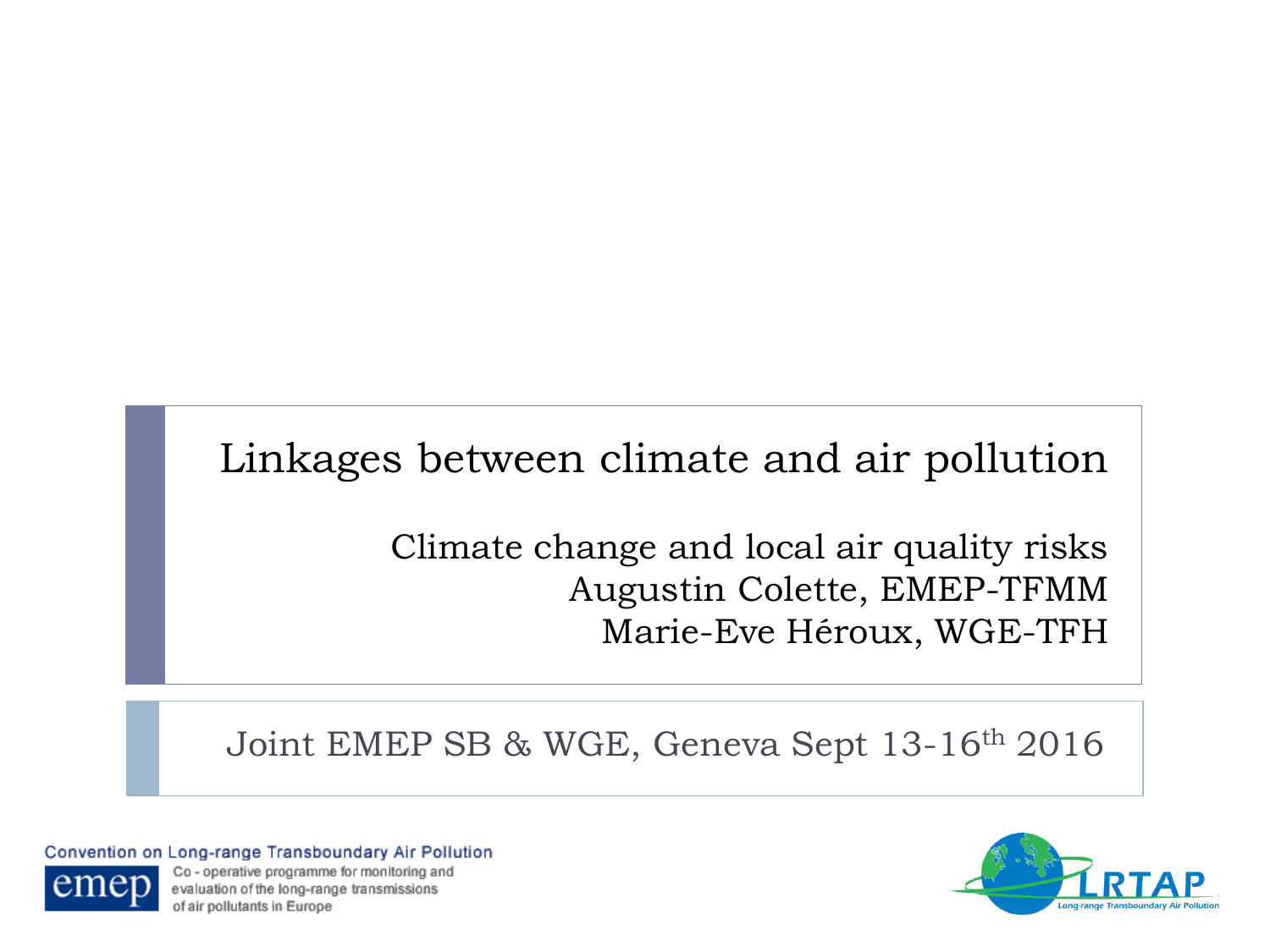### Impact of Climate Change on Air Quality at the Regional Scale

- Impact of geophysical climate change alone (e.g. « warming ») excluding future climate policy and any change in air polluant emissions
- $\Rightarrow$  so-called « climate penalty » that would act in addition to other factors such as
	- Emission changes
	- $\blacktriangleright$  Intercontinental import of air pollutant
- ▶ In general assessed with offline chemistry-transport models
	- Forced by climate fields, or sensitivity experiments (ex: +2deg)



#### **Table 1**

Dependence of surface air quality on meteorological variables.<sup>a</sup>

| Variable            | Ozone | <b>PM</b> |
|---------------------|-------|-----------|
| Temperature         | $++$  |           |
| Regional stagnation | $++$  | $^{++}$   |
| Wind speed          |       |           |
| Mixing depth        | $=$   |           |
| Humidity            | $=$   |           |
| Cloud cover         |       |           |
| Precipitation       |       |           |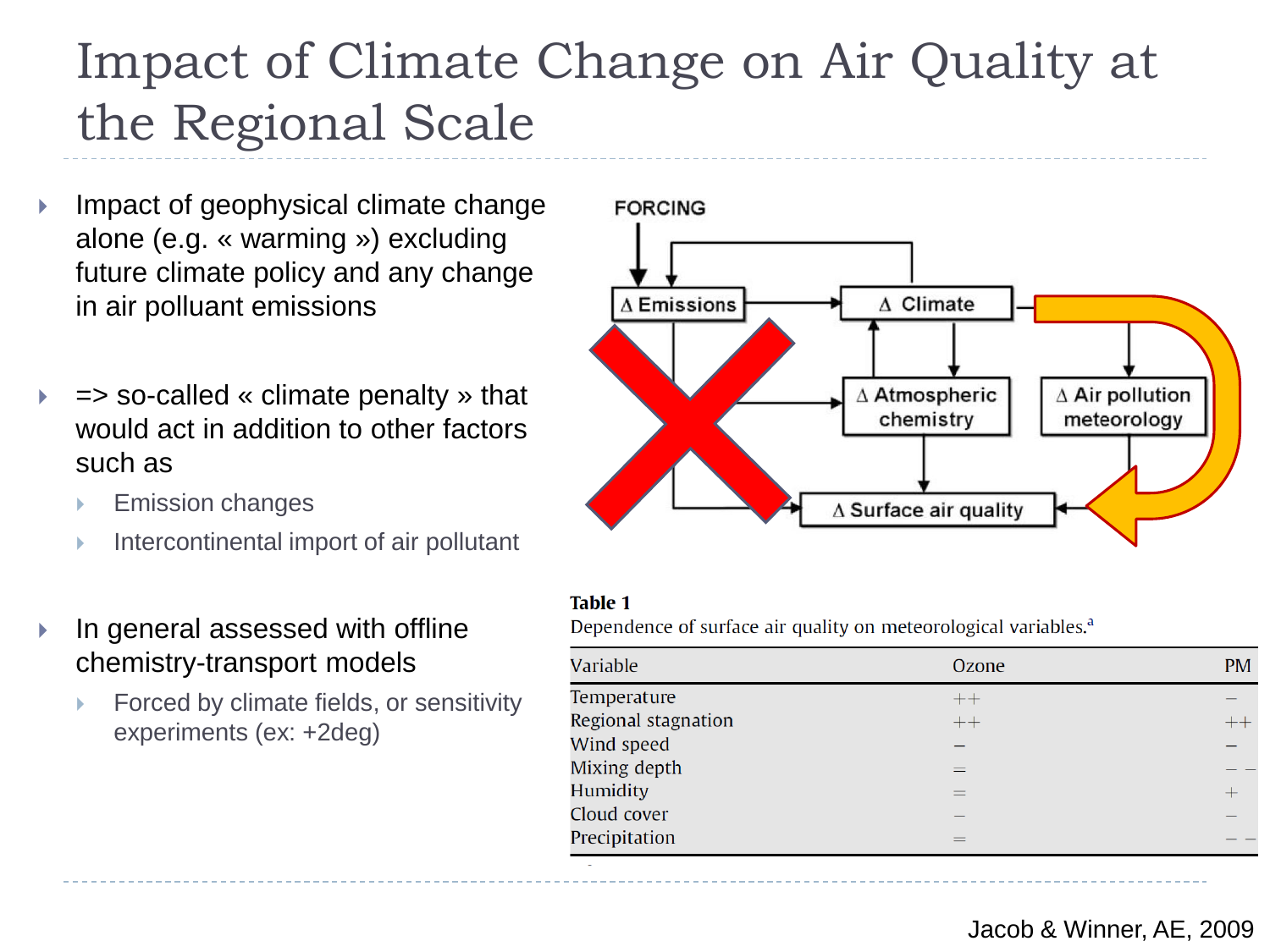## Climate Ozone Penalty

- ▶ Meta-analysis:
	- Several publications since 2007 confirm the penalty.

#### Magnitude of the penalty

- +3ppb locally by 2050 in medium scenario,
- +2ppb widespread in Europe if global warming reach 4K
- NB: the average reduction in mean O3 is 2ppb since 10yr with ambitious emission reductions !

#### Remaining uncertainties

- How would peak / metrics evolve ?
- Some compensation between:
	- A decrease in global models (water vapor)
	- An increase in regional models





#### http://www.eea.europa.eu/data-and-maps/ indicators/air-pollution-by-ozone-2/assessment

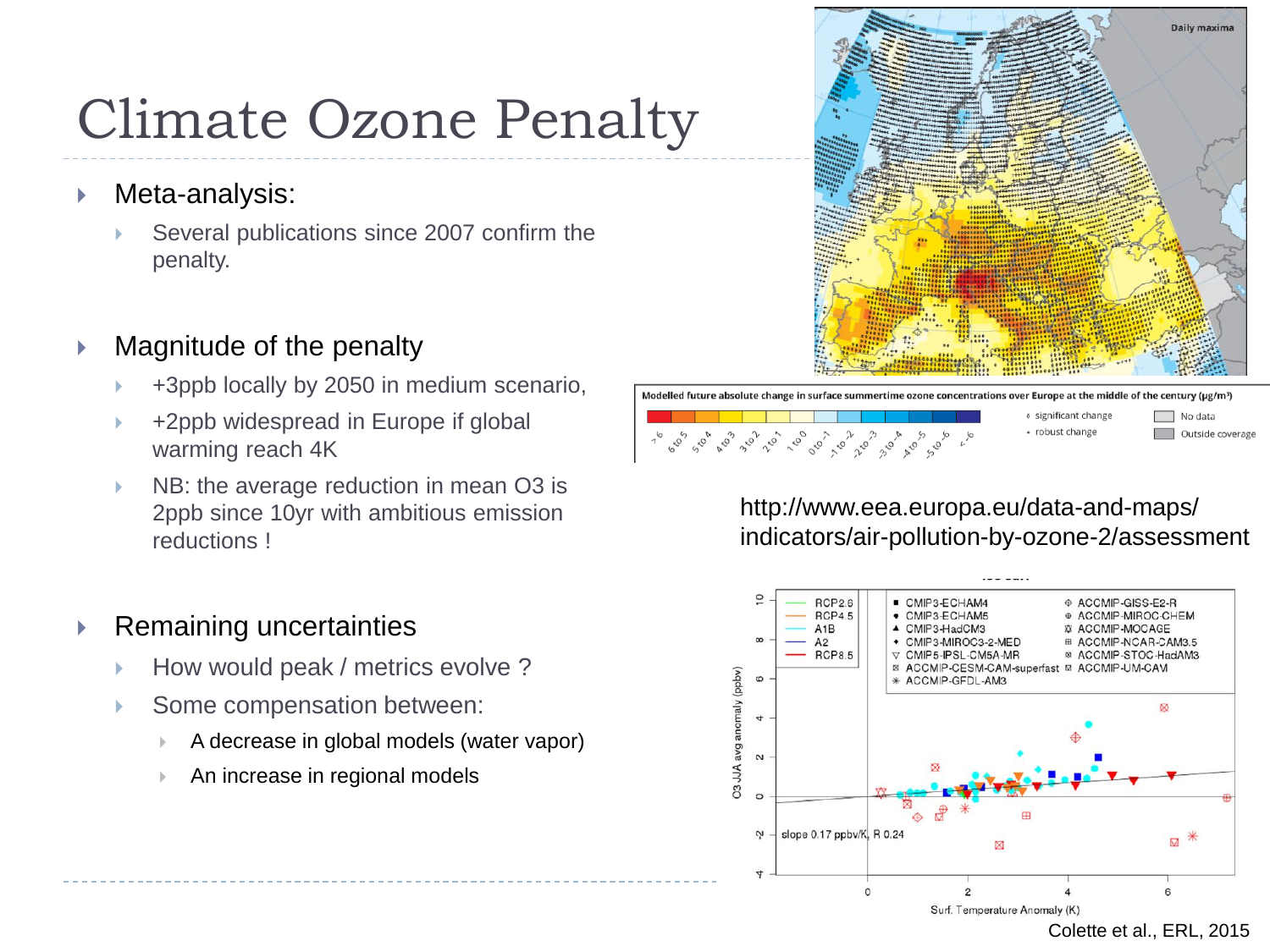## Impact of Climate on PM10

- ▶ Impact 2C: 4 model ensemble
- Robust decrease over most of Europe
	- precipitation changes
	- warmer temperature
- ▶ Increase over Sourthern Europe:
	- **Precipitations**
	- landuse / dust



### PM10 change under +2C climate https://www.atlas.impact2c.eu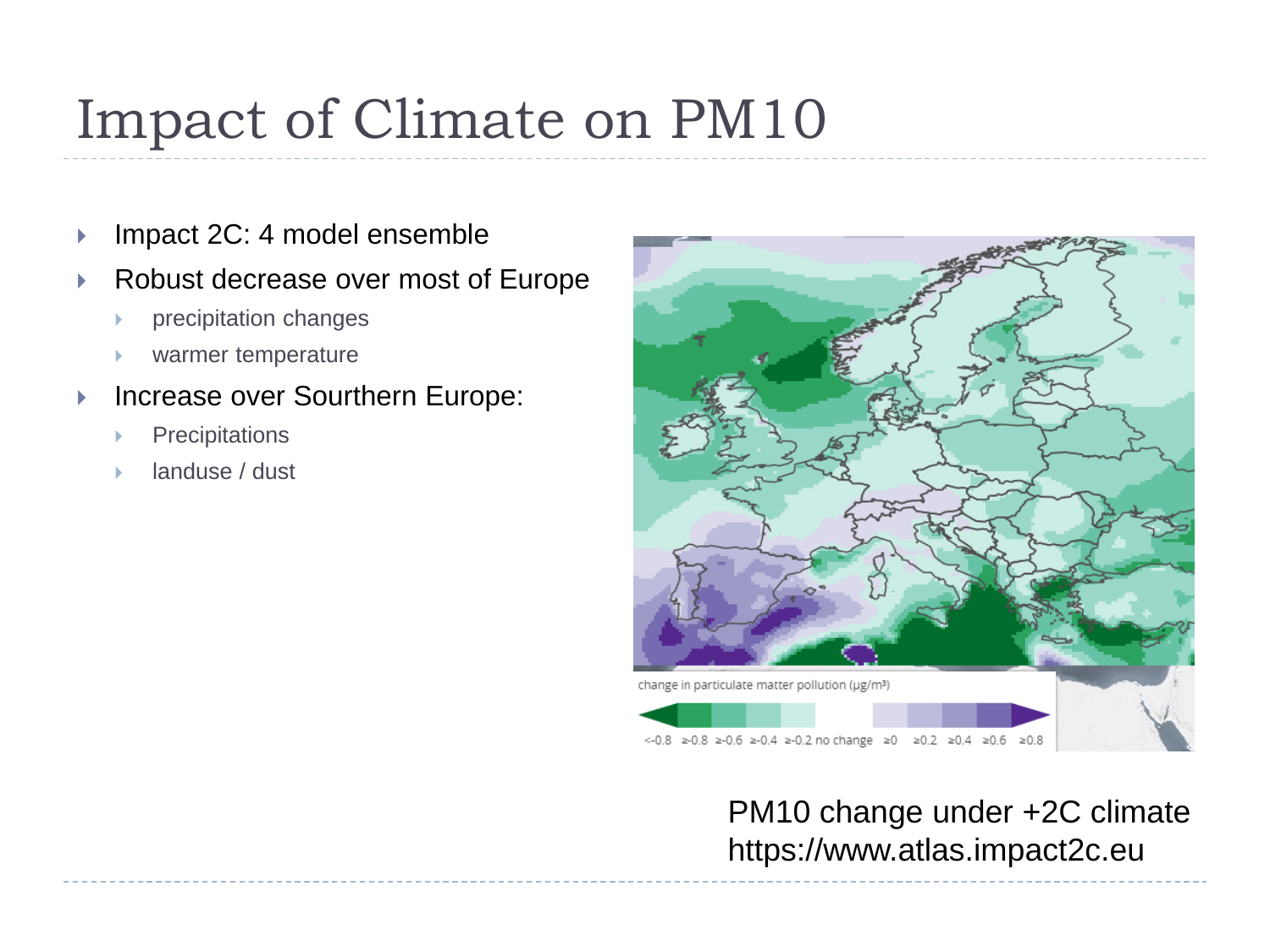### Impact of Climate Change on Air Quality at the Regional Scale

- ▶ Main messages:
	- increase in average ozone risk
	- decrease for PM over most of Europe, except mediterranean (dust)
- ▶ Remaining knowledge gaps
	- Ozone :
		- More quantitative metrics: exceedances, exposure proxies
		- Compensation between hemispheric/regional processes
	- $\blacktriangleright$  PM
		- Impact of dust quite uncertain
		- Episodes / exceedances not documented
	- Quantitative comparison with other factors
		- Emission changes
		- Intercontinental transport



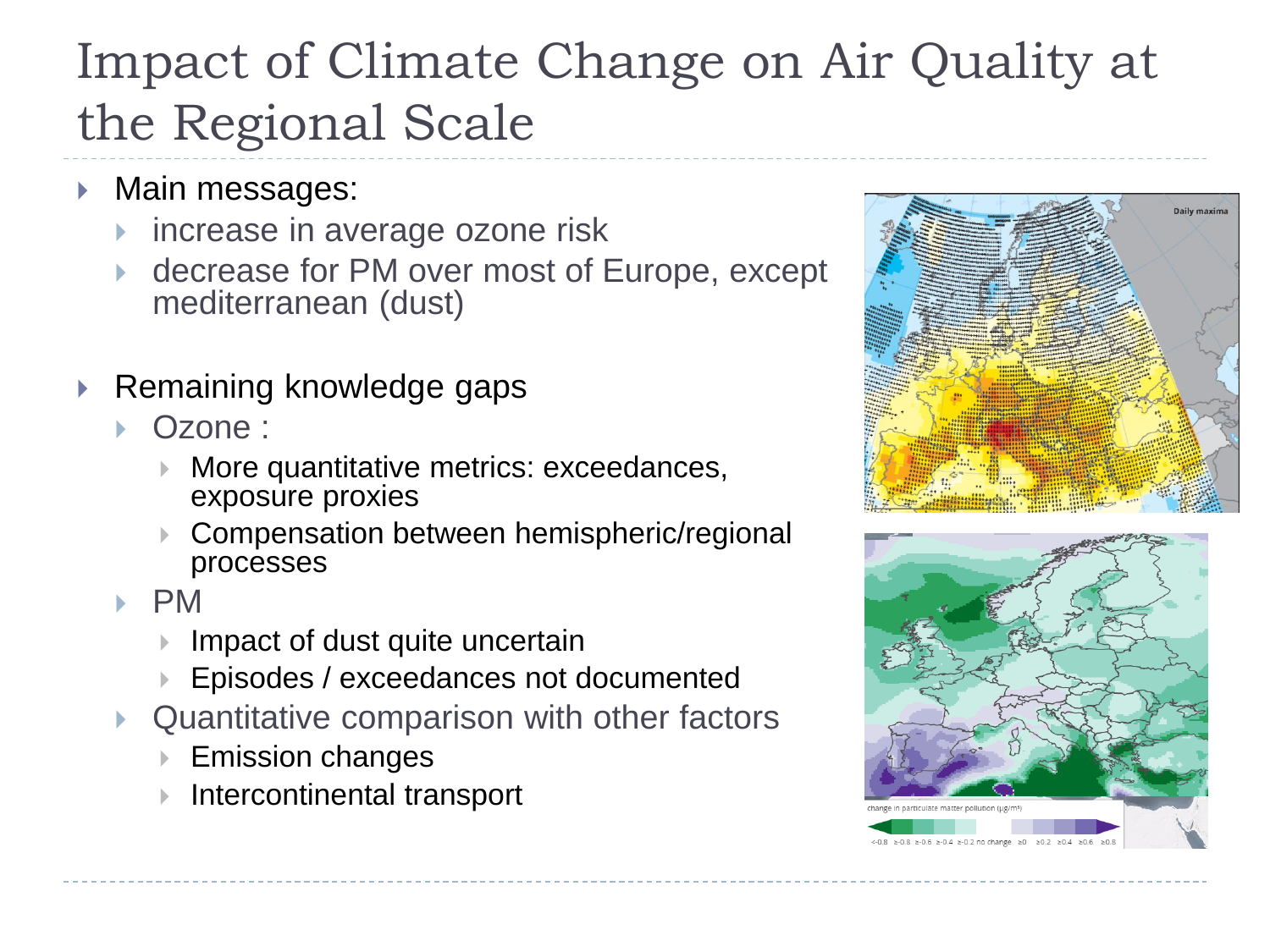

# **Climate change and local air quality risks – health impacts**

#### *Marie-Eve Héroux WHO European Centre for Environment and Health Bonn, Germany*

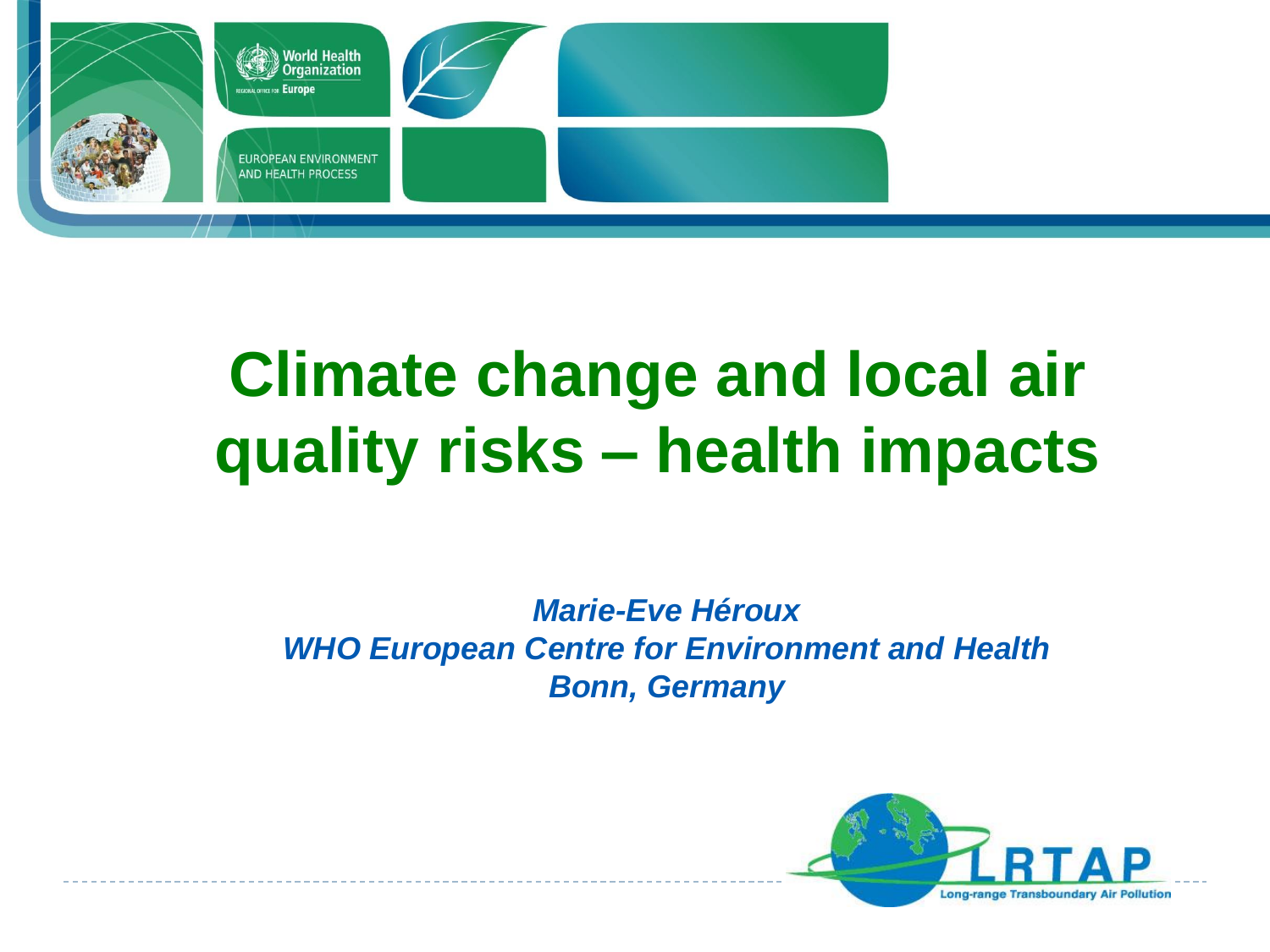# **Climate change and local air quality risks – health impacts (1/3)**

- Air pollution  $\rightarrow$  related climate change impacts
	- **SLCFs (EC/BC), SO2, ozone have warming and/or cooling impacts on climate**
		- **EC/BC vs. PM mass?**
		- **New evidence on long-term (seasonal) ozone effects?**
		- **New evidence on SO2?**
- **Climate change**  $\rightarrow$  **impacts on air quality** 
	- **Increases in ozone (through increased UV/sunlight and biogenic VOCs)**
	- **Expected changes in PM mass**

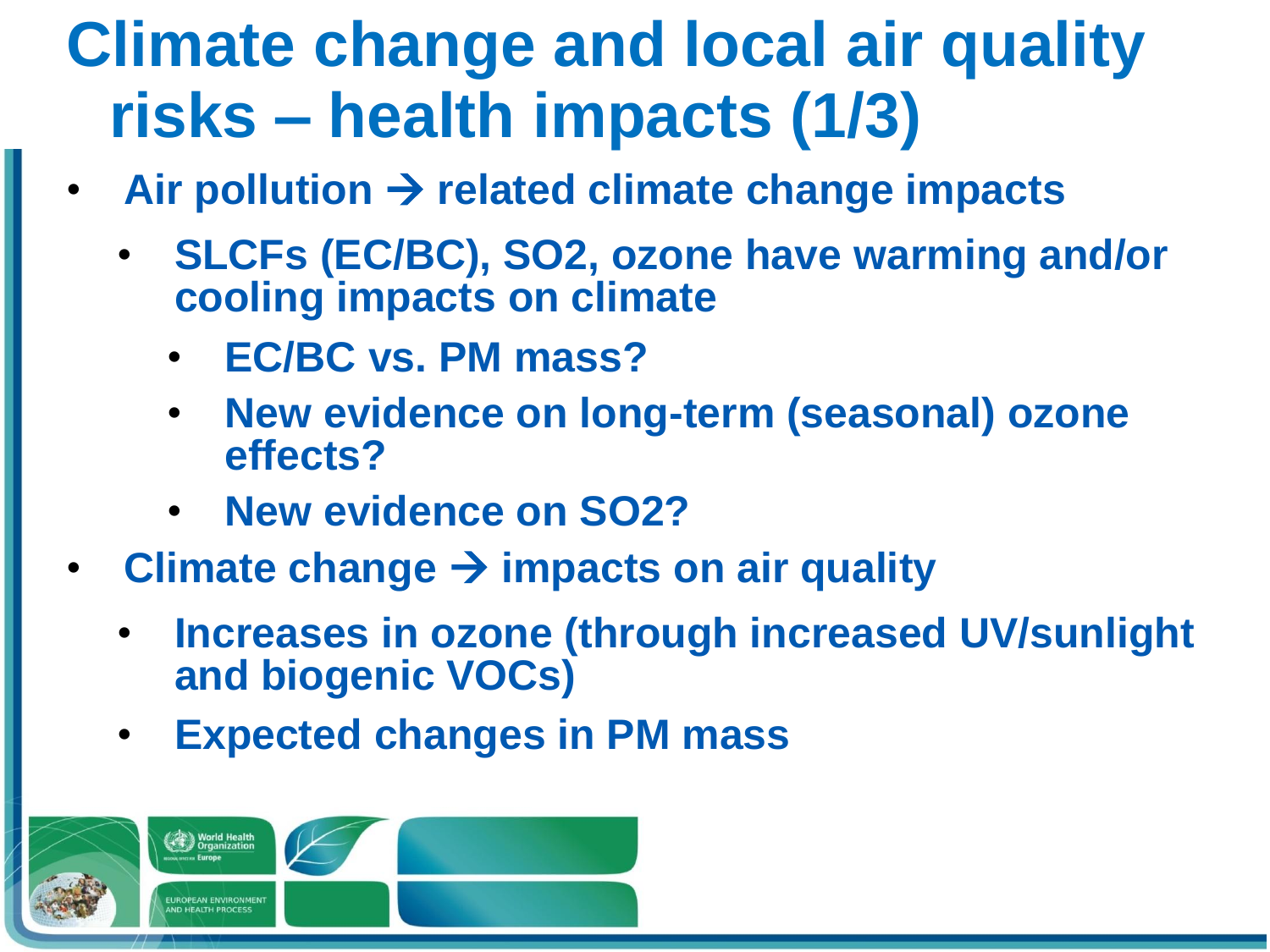# **Climate change and local air quality risks – health impacts (2/3)**

- **Frequency of extreme weather events and relationship with health / vulnerability of populations**
	- **Extreme heat**
	- **Desert dust episodes**
	- **Wildfires**
	- **…**
- **Adaptation of populations**
	- **Focus on long-term reduction of air pollution**
	- **In the meantime, can we recommend interventions to reduce personal exposure to air pollutants (use of protective equipment, use of air filters, behavioural recommendations)?**